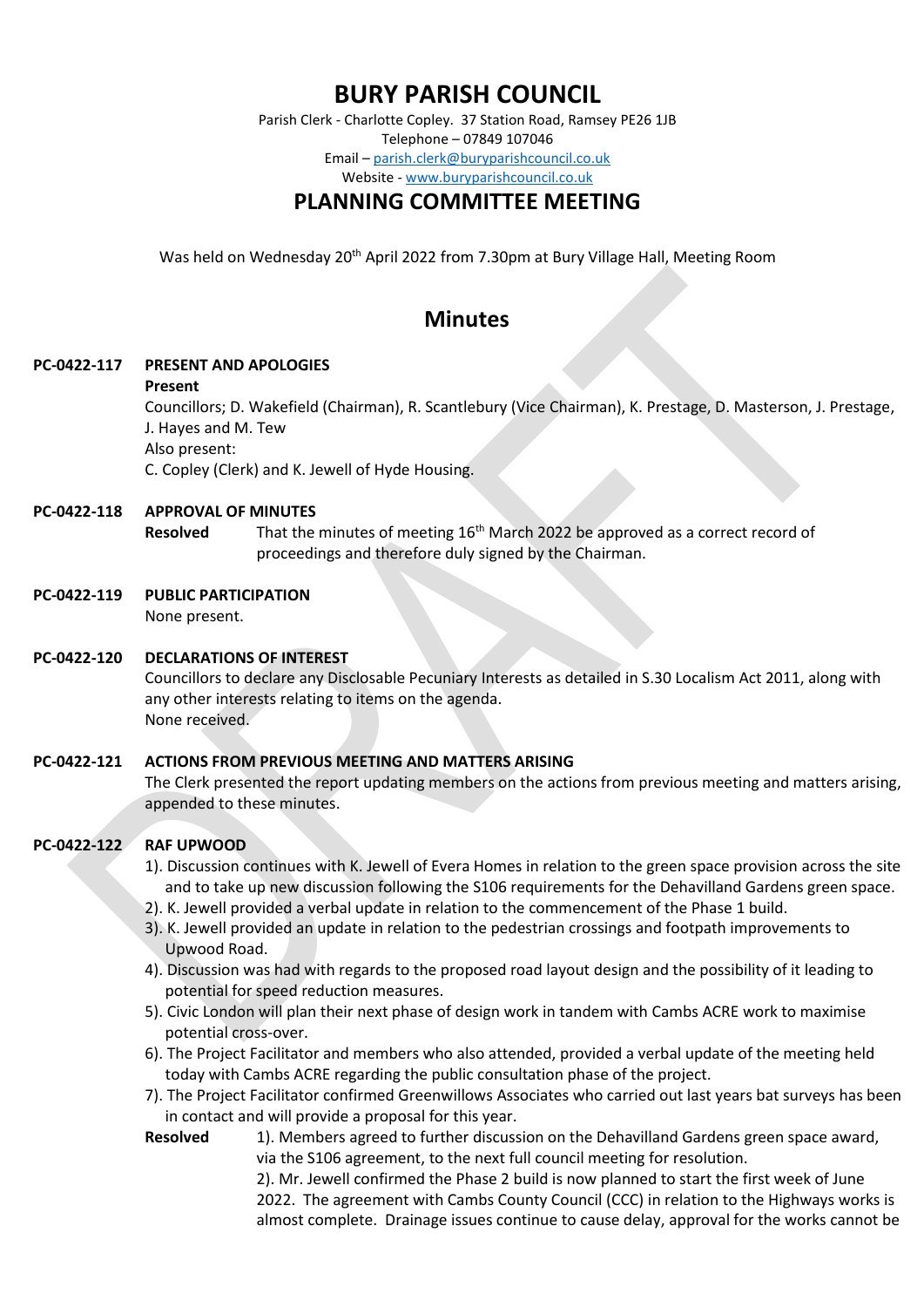agreed until the drainage issues are resolved. The care home full planning application is being prepared for submission in May 2022. Upwood Hill House site levels are being reconsidered. Drainage to the attenuation pond is planned for June 2022. Electricity is expected November/December 2022.

3). Mr Jewell will confirm if the exterior footpath down to Upwood School will be lit. It is looking likely the footpath up to Bury from the entrance to RAF Upwood will not be lit. 4). Mr Jewell outlined the proposed road layout, confirmed all junctions are designed to the prevailing speed limit. A central reservation to the entrance used by the pallet factory HGVs is approved with a long lead in widening the verge is planned. The entrance will be lit, discussions regarding street lighting are ongoing. Members asked for reassurance the entrance being used by the HGVs has been modelled to enable the large vehicles to manoeuvre appropriately from, and to, the site without causing damage to street furniture.

Further discussion took place with regards to when/how the Guardroom project should progress in line with the above works. The Clerk will seek to detail a proposal to Mr Jewell for Evera Homes consideration.

**Action Clerk. K Jewell** 

#### **PC-0422-123 BUS SHELTER PROVISION**

**Resolved** That the bus shelter specification be offered to full council for decision and to share the design with neighbouring parishes in an attempt to have a uniform design, as in the region of 7 shelters are to be installed on the main stretch of road between Upwood, through Bury and to Ramsey.

> Furthermore, that Millward Associates, for Larkfleet Homes be contacted again to seek clarification to the bus shelter and pram crossing provision connected to the Cromwell Fields development. The earlier request by the Council to understand the shelter locations, design and placement, seek assurance that the shelters will not impose on the footpaths or highways in any way has been ignored.

**Action Clerk**

#### **PC-0422-124 PEDESTRIAN CROSSING – UPWOOD ROAD**

No further updates received since last meeting. Cllr. J. Prestage and the Clerk will seek an update for next meeting.

**Action J.P / Clerk** 

#### **PC-0422-125 BMX TRACK**

The BMX track acquisition continues, not further updates received this month.

#### **PC-0422-126 FINANCE**

No payments made or funds received this month.

#### **PC-0422-126.1 EARMARKED RESERVES**

| Project                    | <b>Budget</b> | Spend to date | <b>Balance</b> |
|----------------------------|---------------|---------------|----------------|
| Guardroom                  | 50,000.00     | 10,267.20     | 39,732.80      |
| <b>BMX Track</b>           | 17,000.00     | 5,650.00      | 11,350.00      |
| <b>Pedestrian Crossing</b> | 50,000.00     | 500.00        | 49,500.00      |
| Total                      | £117,000.00   | £16,417.20    | £100,582.80    |
| <b>UNALLOCATED RESERVE</b> |               |               |                |
| <b>Project Facilitator</b> | 14.647.26     | 4,882.42      | 9,764.86       |
| (6 monthly average cost)   |               |               |                |

#### **PC-0422-126 PLANNING APPLICATIONS**

**126.1 To receive updates on current applications:**

[Proposed demolition of garage and office. Erection of bungalow -](https://publicaccess.huntingdonshire.gov.uk/online-applications/centralDistribution.do?caseType=Application&keyVal=QWLBG1IK0JX00) 4 Tunkers Lane Bury Huntingdon PE26 2NP Ref. No: 21/01684/FUL | Status: Permission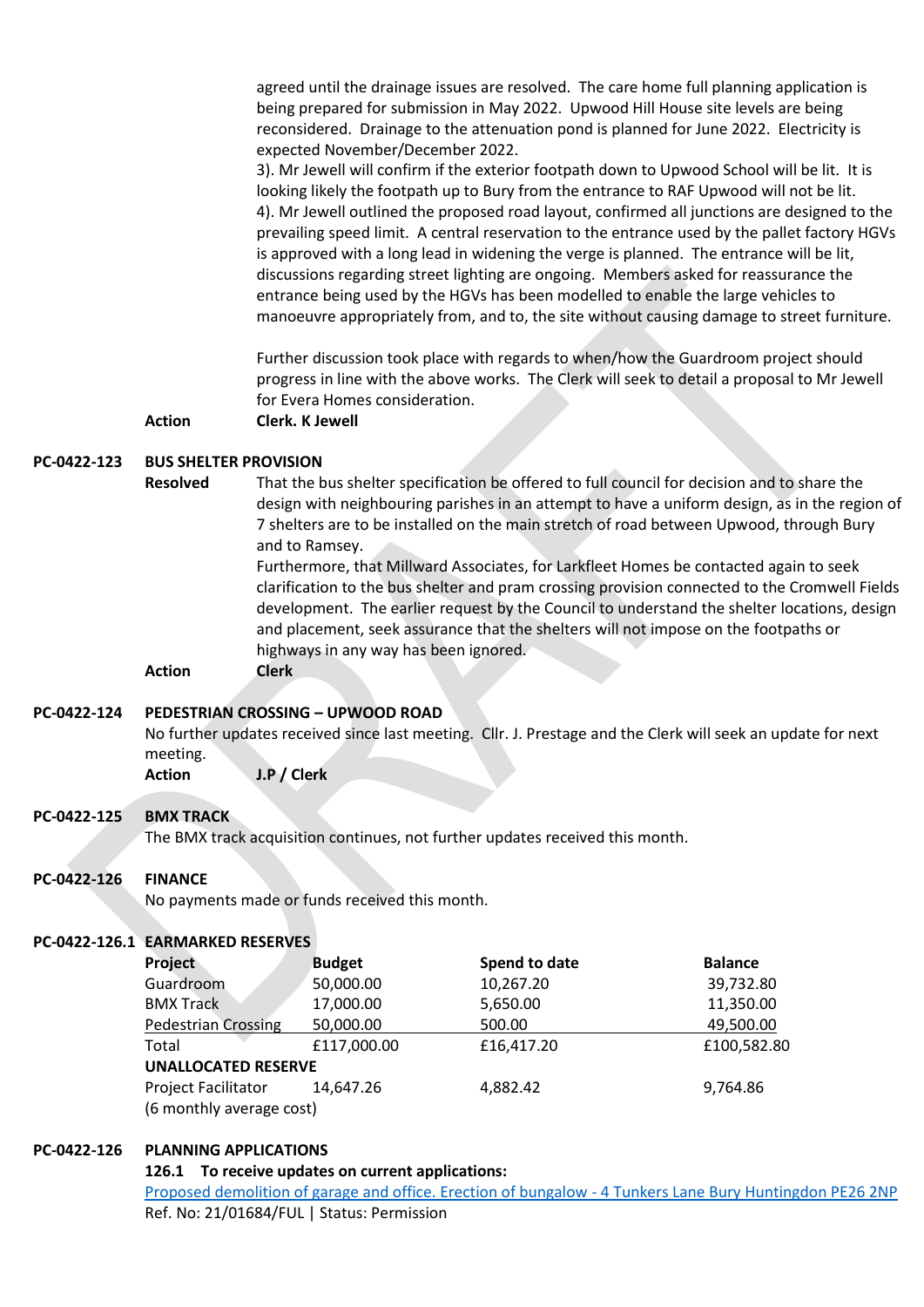Single storey rear and front infill extension - [2 Old Stable Walk Bury Huntingdon PE26 2LT](https://publicaccess.huntingdonshire.gov.uk/online-applications/centralDistribution.do?caseType=Application&keyVal=R44AZPIK0FA00) Ref. No: 21/02808/HHFUL | Status: Permission

## **PC-0422-127 MATTERS FOR FUTURE CONSIDERATION**

Resolutions cannot be made under this item.

## **PC-0422-128 NEXT MEETING**

Wednesday 18<sup>th</sup> May 2022 from 7.30pm in the Village Hall (Agenda items to be received by the Clerk no later than  $6^{TH}$  May 2022).

With no further business to discuss the Chairman declared the meeting closed at 21:38.